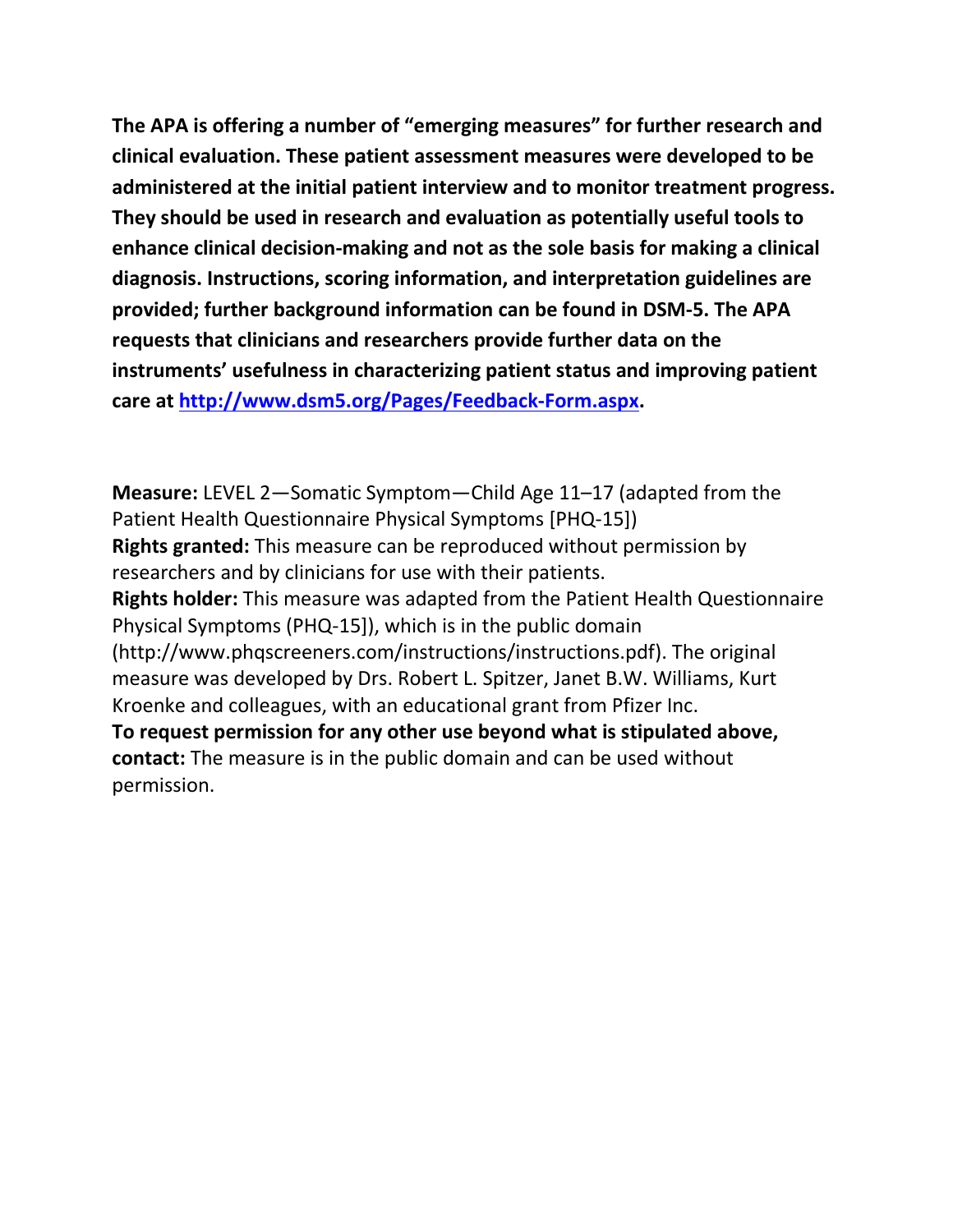# **LEVEL 2—Somatic Symptom—Child Age 11–17\***

\* Adapted from the Patient Health Questionnaire Physical Symptoms (PHQ-15)

**Name:** \_\_\_\_\_\_\_\_\_\_\_\_\_\_\_\_\_\_\_\_\_\_\_\_\_\_\_\_ Age: \_\_\_\_\_ Sex: **□** Male □ Female Date: \_\_\_\_\_\_\_\_\_

**Instructions to the child:** On the DSM-5 Level 1 cross-cutting questionnaire that you just completed, you indicated that *during the past 2 weeks* you have been bothered by "stomachaches, headaches, or other aches and pains" and/or being "worried about your health or about getting sick" at a mild or greater level of severity. The questions below ask about these feelings in more detail and especially how often you have been bothered by a list of symptoms **during the past 7** days. Please respond to each item by marking ( $\checkmark$  or x) one box per row.

|                                                                                                                |                                                        |                                      |                                    |                                 | <b>Clinician Use</b> |
|----------------------------------------------------------------------------------------------------------------|--------------------------------------------------------|--------------------------------------|------------------------------------|---------------------------------|----------------------|
| During the past 7 days, how much have you been bothered by any of the following problems?<br><b>Item Score</b> |                                                        |                                      |                                    |                                 |                      |
|                                                                                                                |                                                        | <b>Not bothered</b><br>at all<br>(0) | <b>Bothered</b><br>a little<br>(1) | <b>Bothered</b><br>a lot<br>(2) |                      |
| 1.                                                                                                             | Stomach pain                                           | $\Box$                               | $\Box$                             | $\Box$                          |                      |
| 2.                                                                                                             | Back pain                                              | $\Box$                               | $\Box$                             | $\Box$                          |                      |
| 3.                                                                                                             | Pain in your arms, legs, or joints (knees, hips, etc.) | $\Box$                               | $\Box$                             | $\Box$                          |                      |
| 4.                                                                                                             | <b>FOR ADULTS</b>                                      | $\Box$                               | $\Box$                             | $\Box$                          |                      |
| 5.                                                                                                             | <b>Headaches</b>                                       | $\Box$                               | $\Box$                             | $\Box$                          |                      |
| 6.                                                                                                             | Chest pain                                             | $\Box$                               | $\Box$                             | $\Box$                          |                      |
| 7.                                                                                                             | <b>Dizziness</b>                                       | $\Box$                               | $\Box$                             | $\Box$                          |                      |
| 8.                                                                                                             | <b>Fainting spells</b>                                 | $\Box$                               | $\Box$                             | $\Box$                          |                      |
| 9.                                                                                                             | Feeling your heart pound or race                       | $\Box$                               | $\Box$                             | $\Box$                          |                      |
| 10.                                                                                                            | Shortness of breath                                    | $\Box$                               | $\Box$                             | $\Box$                          |                      |
| 11.                                                                                                            | <b>FOR ADULTS</b>                                      | $\Box$                               | $\Box$                             | $\Box$                          |                      |
| 12.                                                                                                            | Constipation, loose bowels, or diarrhea                | $\Box$                               | $\Box$                             | $\Box$                          |                      |
| 13.                                                                                                            | Nausea, gas, or indigestion                            | $\Box$                               | $\Box$                             | $\Box$                          |                      |
| 14.                                                                                                            | Feeling tired or having low energy                     | $\Box$                               | $\Box$                             | $\Box$                          |                      |
| 15.                                                                                                            | Trouble sleeping                                       | $\Box$                               | $\Box$                             | $\Box$                          |                      |
| <b>Total/Partial Raw Score:</b>                                                                                |                                                        |                                      |                                    |                                 |                      |
| Prorated Score: (if 10 or more items answered)                                                                 |                                                        |                                      |                                    |                                 |                      |

Adapted from Physical Symptoms (PHQ-15) for research and evaluation purposes.